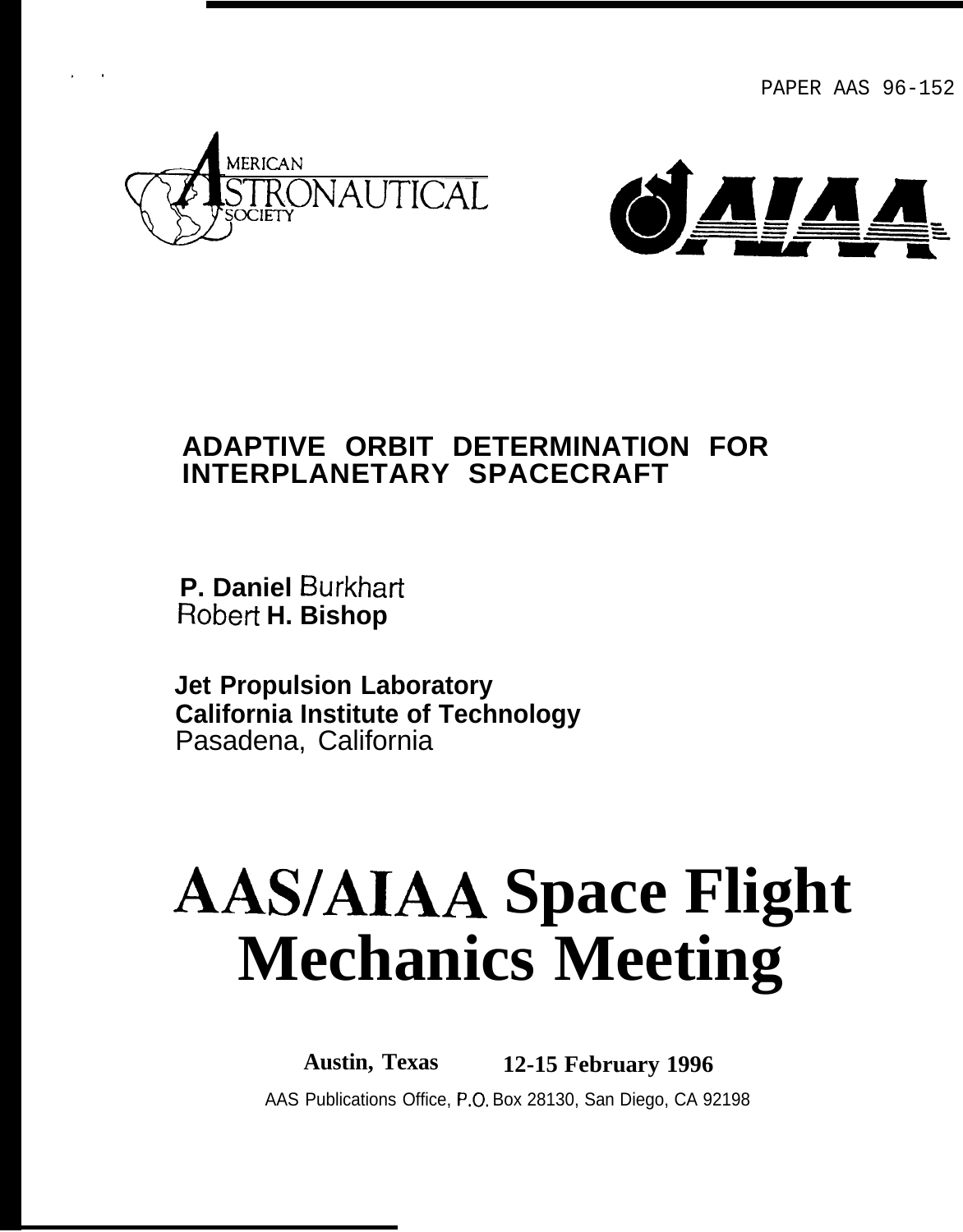$\mathbb{R}^d$ 

## **ADAPTIVE ORBIT DETERMINATION FOR INTERPLANETARY SPACECRAFT**

### **P. Daniel Burkhart\* Robert H. Bishopt**

The interplanetary orbit determination problem has been traditionally solved, using least-squares techniques. Due to operational limitations of this method, a Kalman filter approach has been proposed for future missions which includes all spacecraft and measurement modeling states in the filter. The goal is to increase the accuracy of the navigation process while utilizing only radiometric (Doppler and range) data. As an extension, an adaptive orbit determination approach (based on the Magill filter bank) has been developed here  $\mathcal{M}$ to process radiometric data. This adaptive approach can be used  $\alpha^N$  ,  $\alpha^{(\ell)}$ to systematically determine the operational filter parameters, which  $\alpha_{\mu}$ <sup>n</sup> are currently selected using  $ad hoc$  methods. The Mars Pathfinder mission is utilized to demonstrate the effectiveness of the adaptive filter bank in determining variances for the process and measurement noise parameters based on the tracking data. Results for the range case show that the adaptive enhanced filter bank is effective in selecting the noise variances that match those used to generate the data. Results for the Doppler case are not as conclusive, due primarily to linearization errors.

#### INTRODUCTION

The orbit determination problem for interplanetary spacecraft involves the calculation of spacecraft states (i.e. position and velocity) and associated estimation uncertainty measures based on information received from measurements that are corrupted by various errors and random noise. One problem with the current approach to solving this problem is the lack of a systematic method for determining appropriate values for the operational orbit determination filter. The operational filter parameters, such as time constants, gravitational parameters, noise variances and system parameters, are generally selected by trial and error based on *experience* and *computer simulation.* A set of filter parameters are selected and the measurement data is processed\_. Based on the simulation results, the filter parameters may

<sup>&</sup>quot;Member Technical Staff, Navigation and Flight Mechanics Section, Jet Propulsion Laboratory, California Institute of 'Ike.hnology, Pasadena, CA 91109; Member AIAA.

<sup>&</sup>lt;sup>†</sup> Associate Professor, Department of Aeroepace Engineering and Engineering Mechanics, The University of Texas, Austin, Texas 7S712; Member AlAA.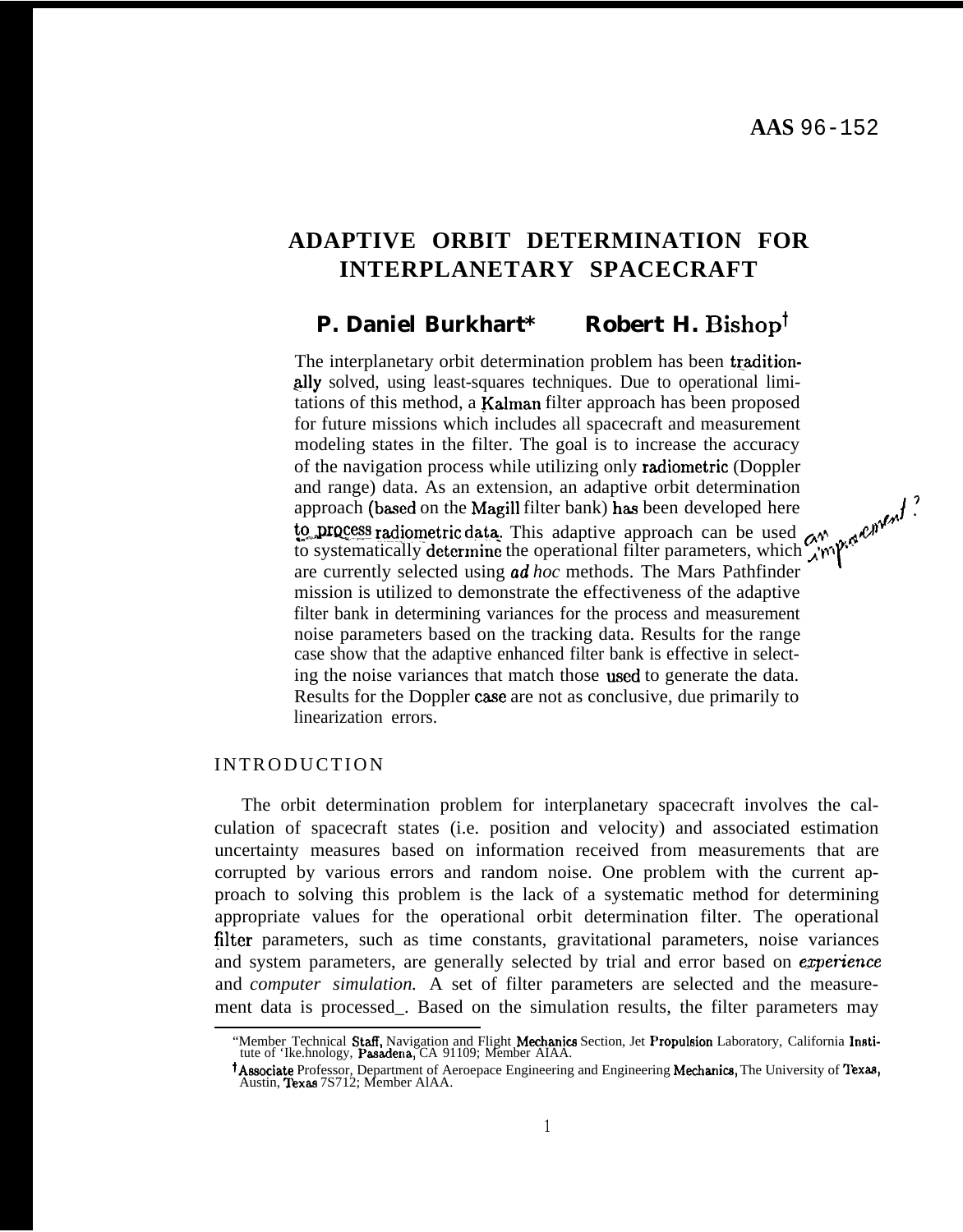be changed and the data processed again, or the current result maybe accepted. During this iterative process, often the measurement data is de-weighted, resulting in estimation errors that are generally higher than the data requires. This *ad hoc* approach to filter tuning, in addition to failing to take full advantage ofthe inherent" "data accuracy, requires a large number of navigation team members to analyze the results. Despite the success of this approach in the past, current realities do not support its continued use. The orbit determination task must be completed with fewer analysts due to reductions in resources for navigation, similar if not greater tracking accuracy requirements, and less tracking data.

In addition to the systematic tuning of the operational filter, an approach for detecting environmental changes is desirable. Suppose the process noise and/or data noise profile changes during the mission. For example, the acceleration profile of the spacecraft may change significantly due to unmodeled venting. The need for a non-labor intensive method to detect changes in the data profile and to point to the source of the changes is clear (e.g. detect an unmodeled vent) .

source of the changes is clear (e.g. detect an unifidated vent).<br>For these reasons, a new orbit determination methodology is desirable for operational interplanetary navigation. The motivation for the work presented here is  $\mathfrak{tQ}$ . improve the operational tools used to perform the interplanetary orbit determination function.

One constraint on the proposed solution is the utilization of *realistic* error sources and *reuktic* models to accurately determine if the proposed approach will be useful in an operational environment. In addition, the proposed solution must integrate Letter with current interplanetary missions, the solution must be compatible with this used for future interplanetary missions, the solution must be compatible with this easily with current navigation approaches. Since a Kalman filter approach will be recursive filter method. Due to the desire to minimize tracking station use, personnel costs and complexity, only conventional Doppler and ranging data will be considered. Finally, the proposed solution must be implementable in a modular fashion. This is not only to avoid extensive modification of existing orbit determination software, but also to allow testing and verification in a smoother and less complicated fashion.

Along with the change from the least-squares filter to the Kalman filter, another major change in the current filtering practice is reflected in the so-called *enhanced filter*<sup>1</sup>. Current practice involves modeling certain Earth platform and transmission media effects as *consider parameters* in the filter, In other words, these parameters are allowed to affect the covariance of the estimated state, but are not themselves estimated. The enhanced filter calls for inclusion of all these parameters in the estimated state vector. In other words, the enhanced filter has no consider parameters. When compared with current filtering practices, the result is increased accuracy in the state estimates<sup>1</sup>. This filtering strategy is currently being tested using actual flight data from Galileo<sup>2</sup>. The enhanced Kalman filter is utilized in this paper.

The scenario chosen for this study is the Mars Pathfinder mission, scheduled for launch in December 1996, Specifics of the mission plan, including launch and arrival dates and the tracking scenario, are presented, A model was developed to represent accurately, but with moderate complexity, the actual data received by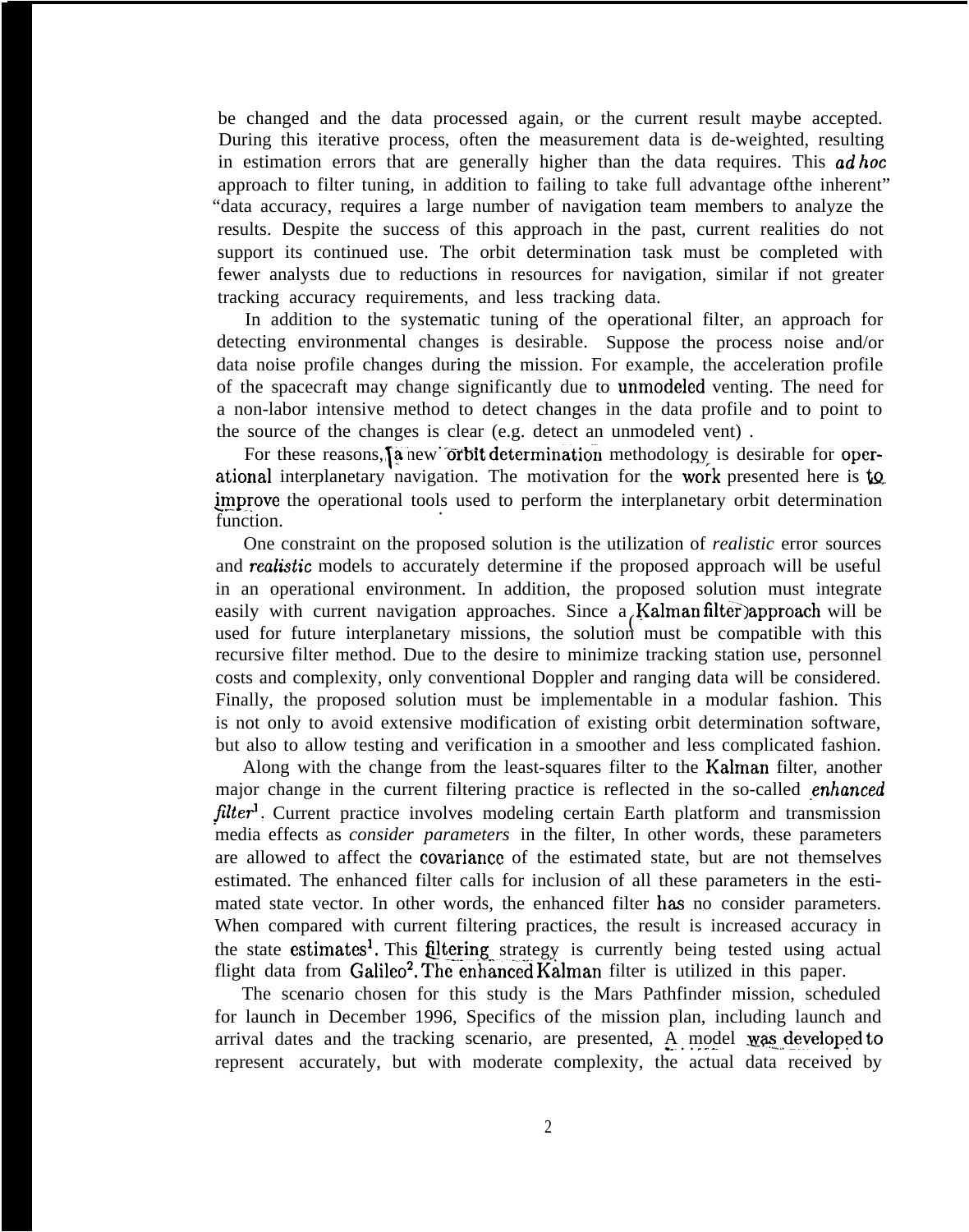the filter during a mission. This model, consisting of the spacecraft state, solar radiation pressure effects, small unmodeled acceleration effects, transmission media effects and Earth platform effects, is used to generate tracking data.

The approach taken here is to utilize **radiometric** (Poppier and range) data and to The approach taken here is to utilize radiometric (roppler and range) data and to<br>establish navigation improvements through the use of *daptive filtering* algorithms Several methods were investigated in terms of ability to determine both process noise and measurement noise parameters and to be general enough to handle a time-varying problem. Since the Kalman filter is already in use and is planned for future use for orbit determination, a method utilizing this approach is desirable for implementation reasons. It was found that the most desirable approach, in terms of these constraints, is the **Magill Kalman** filter  $bank^3$ , also known as the **Multiple** Model Estimation Algorithm (MMEA).

Results are given for several different sets of noise parameters included in the adaptive scheme. The main result is the demonstrated ability of the adaptive Kalman filter bank to determine the underlying measurement and process noise strengths. In addition, the results for the changing noise strengths case show the ability of the filter bank to detect environmental and/or spacecraft changes.

Following this introduction is the Mars Pathfinder mission description, with details on the adaptive filtering approaches and the Kalman filter bank next, The simulation results, followed by conclusions and future directions, complete the paper.

#### MARS PATHFINDER MISSION

 $N^3$ 

The Mars Pathfinder mission is the first of a series of low-cost rapid turnaround science missions from NASA's Discovery Program. This mission will serve primarily as a demonstration of key technologies and concepts for use in future missions to Mars using scientific landers. In addition, Pathfinder includes a significant science payload. Investigations of the Martian atmosphere, surface meteorology, surface geology and morphology, and the elemental composition of Martian rocks and soil are scheduled for Pathfinder. A free-ranging surface microrover is also part of the mission. This microrover will be deployed by Pathfinder to conduct technology related experiments and to serve as a mechanism for instrument deployment.

The mission is scheduled for the 1996 Mars launch opportunity, with a 30 day launch window beginning on December 5, 1996 and ending on January 3, 1997. The arrival date at Mars is fixed at July 4, 1997. The transfer time will vary from 212 days to 182 days, depending on the actual launch date. The trajectory used for this study corresponds to the January 3, 1997 launch date, Upon arrival at Mars on July 4, 1997, the spacecraft will perform a direct entry into the Martian atmosphere. To achieve a landing, a parachute is deployed along with a rocket braking system and an airbag system. After landing the primary surface operations begin, which includes deployment of the microrover4.

The interplanetary transfer phase of the Mars Pathfinder mission is under investigation here. The adaptive filtering approach proposed for the interplanetary navigation problem is not dependent on the Mars Pathfinder mission. The Mars

3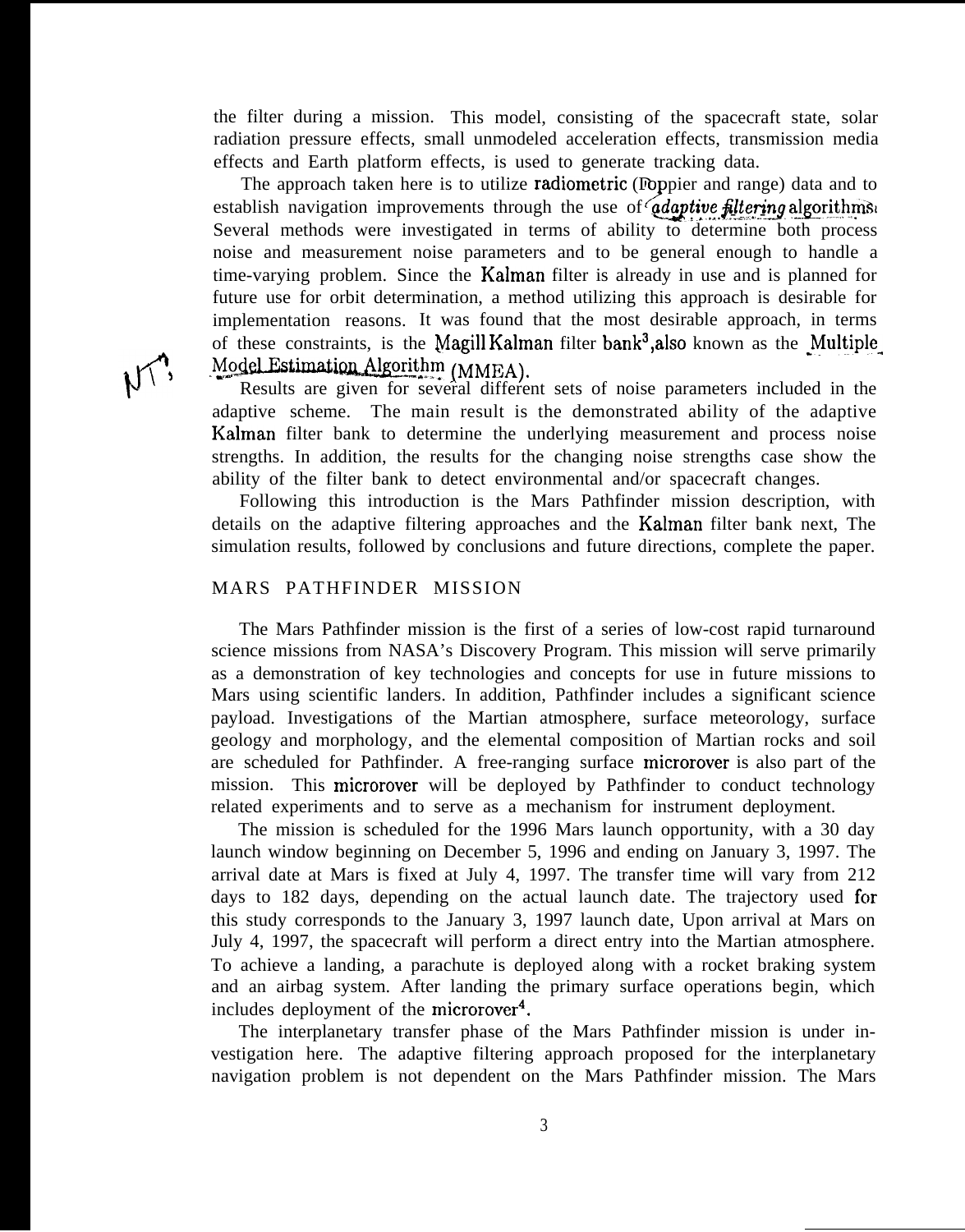

Figure 1 Mars Pathfinder Trajectory (planar projection)

Table 1 Mars Pathfinder trajectory characteristics (March 5-June 18, 1997)

| Parameter                                     | Value (start to end of arc) $\parallel$                |  |
|-----------------------------------------------|--------------------------------------------------------|--|
| Earth to spacecraft range (km)                | 36.2 X 10 <sup>o</sup> to 180 $\times$ 10 <sup>o</sup> |  |
| Geocentric Declination (deg)                  | 15.85 to $-0.12$                                       |  |
| $\parallel$ Sun-Earth-Probe (SEP) angle (deg) | 1.4 to 51.7                                            |  |

Pathfinder scenario is chosen so that the adaptive filtering method can be tested using a realistic interplanetary mission. Epoch conditions are known for the spacecraft and the planets on March 5, 1997, The data arc used in this study lasts for 105 days from the epoch, or until June 18, 1997. A plot of the Earth, spacecraft and Mars trajectories is shown in Figure 1. The trajectory characteristics (the shaded portion of Figure 1) are detailed in Table 1. During interplanetary cruise, the scientific instruments will be checked but not used.

The interplanetary cruise portion of the mission begins approximately seven days after launch  $(L+7)$  and ends 15 days before encounter (M-15). The main task during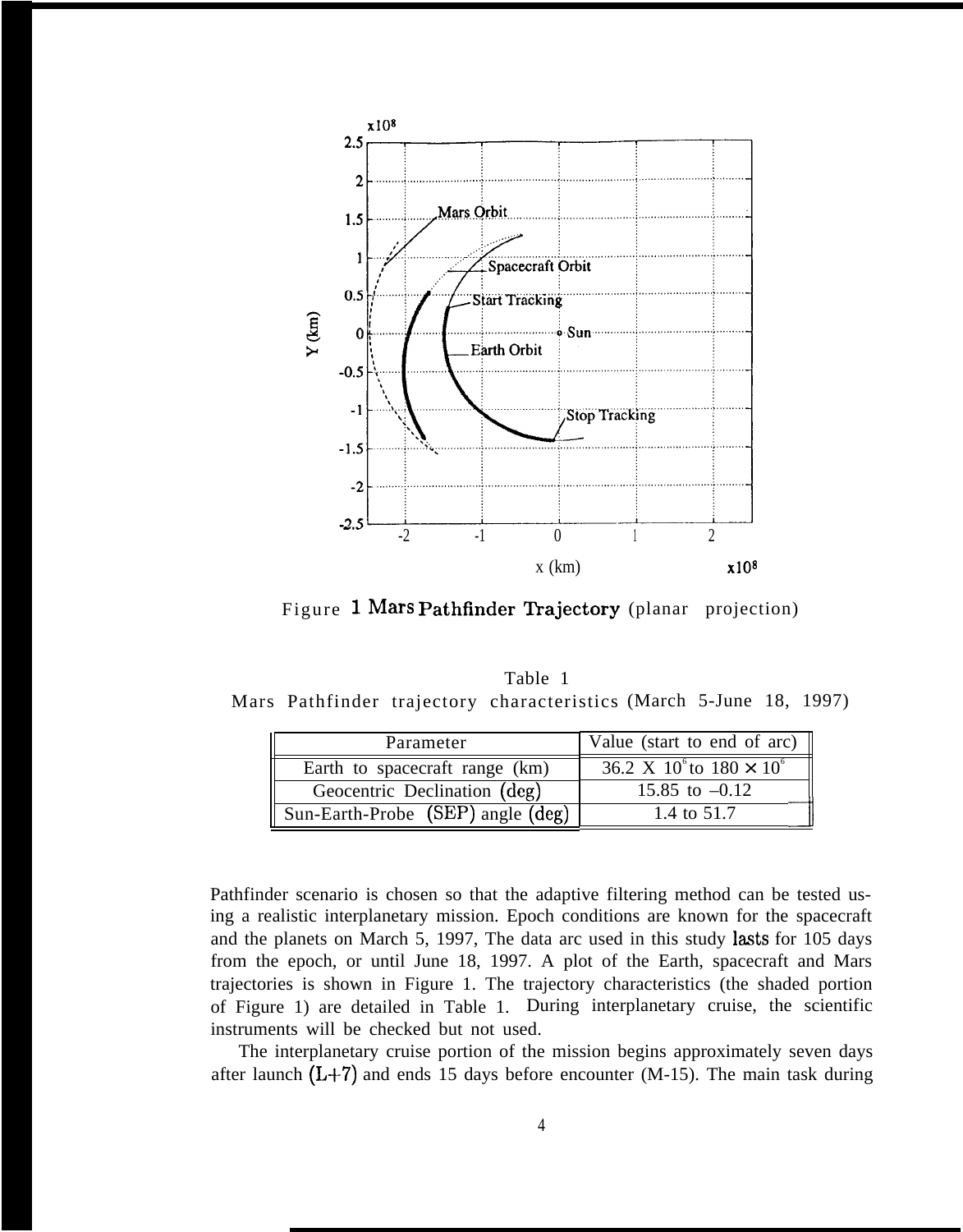interplanetary cruise is to determine the required corrections to the trajectory to ensure the spacecraft arrives when and where it is scheduled. The nominal mission plan has four Trajectory Correction Maneuvers (TCM'S), if required. The first two maneuvers are scheduled at  $L+30$  days (to correct for injection errors) and  $L+60$ days (to correct remaining injection errors and TCM 1 errors). The third maneuver is scheduled for M-60 days (for entry targeting), while the final maneuver is planned for M-10 days (to insure the landing conditions are met). Thus the data arc used here begins after the completion of the first two TCM'S and will include the third TCM. The solution at the end of data processing will be propagated to encounter, which includes the fourth TCM. The navigation solution, obtained after processing the data from the 105 day interplanetary cruise, will be used to support the final TCM if the maneuver is required. The errors due to the fourth TCM will not affect the navigation solution significantly.

The tracking scenario contains two-way X/X band data taken from the Deep Space Network (DSN) 34-m High Efficiency (HEF) Deep Space Stations (DSSS) located near Goldstone, California (DSS 15), Canberra, Australia (DSS 45) and Madrid, Spain (DSS 65). The tracking schedule includes one pass of data for each station per week. The tracking passes are started with DSS 15 on the first day, DSS 45 on day four and DSS 65 on day six. After each station makes one pass, six passes (days) are skipped before the next pass at that station is initiated. Thus, DSS 15 will next track on day seven, DSS 45 on day ten and DSS 65 on day twelve. This pattern is repeated until the end of the considered portion of the trajectory. The interval between data points is ten minutes with range and Doppler data collected at the same time. The minimum elevation angles are 50° for DSS 15 and DSS 65, and 30° for DSS 45. Data points for times when the elevation angle is smaller than these values are rejected. All data points that meet the requirements for the day of the pass and the minimum elevation angle are included in the data set. These criteria were set in order to simulate the specified tracking schedule on one 4 hour pass per week at each tracking station during interplanetary cruise<sup>4</sup>. Following this schedule, about 1,250 range and 1, 250 Doppler measurements were available over the 105 day interplanetary cruise phase.

#### ADAPTIVE FILTERING APPROACHES

An implicit assumption in the Kalman filter is that all of the system parameters, including the state transition matrix, the measurement partial derivatives, and the process and measurement noise matrices are known. In general, this is not the case. Often there are parameters not included in the filter model that influence the measurements. This results in a modeling mismatch between the filter and the measurements which affects the state transition matrix and the measurement partials. In addition, the process noise and measurement noise matrices are rarely precisely known. For these reasons, it maybe desirable to apply an adaptive filtering scheme to the problem at hand.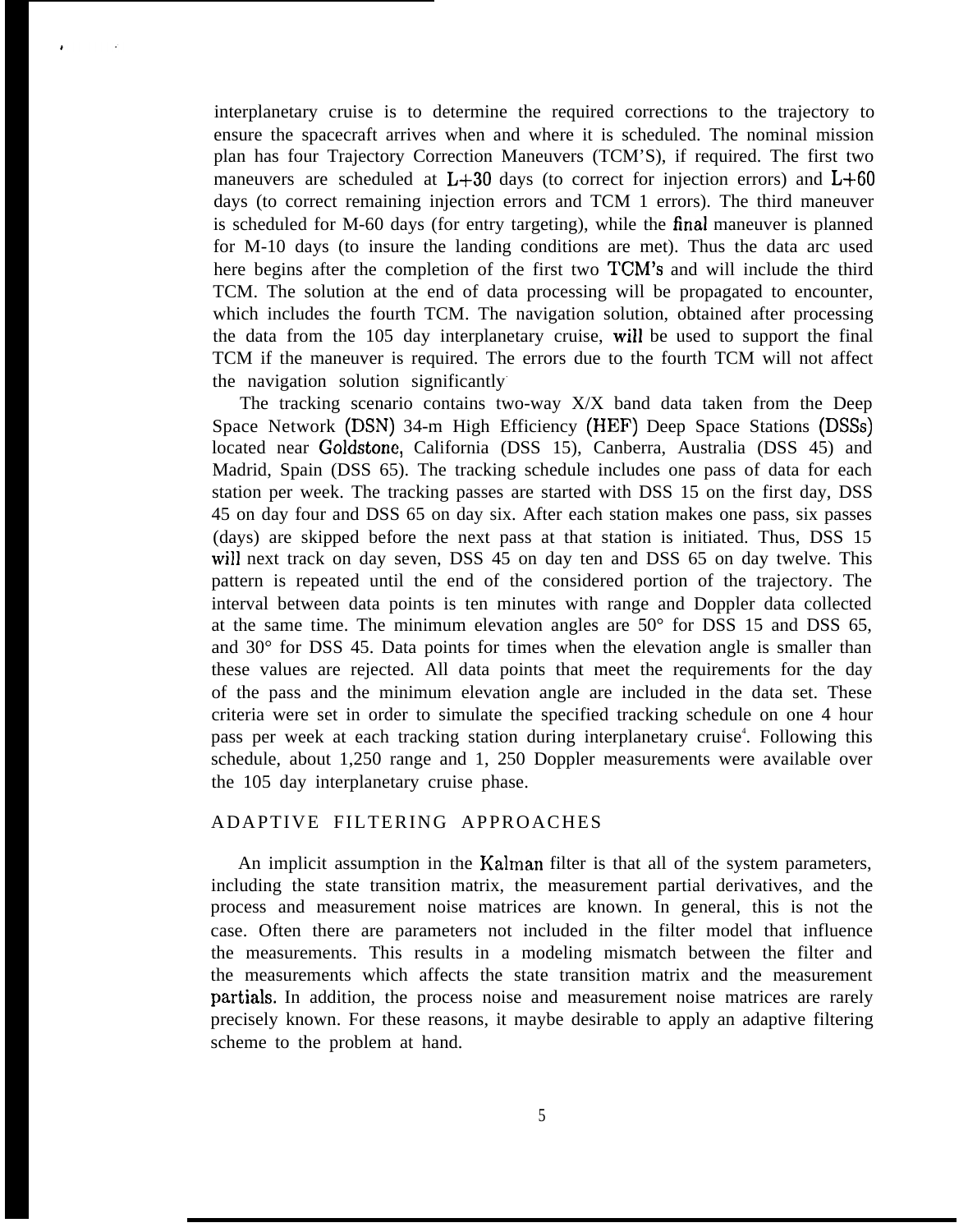The general problem to be solved is described by

. .

$$
z_{i+1} = \Phi_i z_i + u_i
$$
  

$$
y_i = H_i z_i + v_i
$$

where  $z_i$  is the state vector,  $\Phi_i$  is the state transition matrix,  $u_i$  is the process noise vector, vi is the measurement noise vector and *Hi* is the measurement matrix. Both  $\mathbf{u}_i$  and  $\mathbf{v}_i$  are uncorrelated zero-mean Gaussian white noise sequences with

$$
E\left\{u_i\right\} = 0, \qquad E\left\{u_i u_j^T\right\} = Q\delta_{ij},
$$
  

$$
\mathbf{E}\left\{v_i\right\} = 0, \qquad E\left\{v_i v_j^T\right\} = R\delta_j,
$$

where Q is a nonnegative definite matrix and *R* is a positive definite matrix, both with unknown true values. The standard filtering problem is to estimate  $z_i$  based on the observation set  $y_i^* = \{y_1, y_2, \ldots, y_i\}$ , where the estimated values will be denoted  $\hat{z}_i$ . In this case, the discrete Kalman filter is used:

$$
\hat{z}_{i+1}^{(-)} = \Phi_i \hat{z}_i^{(+)} \nP_{i+1}^{(-)} = \Phi_i P_i^{(+)} \Phi_i^T + Q \n\hat{z}_i^{(+)} = \hat{z}_i^{(-)} + K_i (y_i - H_i \hat{z}_i^{(-)}) \nK_i = P_i^{(-)} H_i^T (H P_i^{(-)} H_i^T + R)^{-1} \nP_i^{(+)} = (I - K_i H_i) P_i^{(-)}
$$

where  $K_i$  is the Kalman gain and  $\boldsymbol{\nu_i} = \boldsymbol{y_i} - \boldsymbol{H_i} \hat{\boldsymbol{z}_i^{(-)}}$  is the measurement residual with covariance  $HP_i^{(-)}H_i^{\widetilde{T}}$  + R. This solution is optimal based on exact knowledge of Q and *R.* However, since this is not the case here, an adaptive filter will be used to help determine Q and *R.*

#### Evaluation of Adaptive Methods

Based on the discussion presented by Mehra in 1972, adaptive filtering methods can be divided into four groups: maximum likelihood, correlation, covariance matching and Bayesian<sup>10</sup>. Covariance matching techniques will not be discussed here.

A literature survey revealed several potential solutions to our problem. Computer experiments were conducted on the methods that showed the most promise<sup>11</sup>. A brief summary is presented here, Of the maximum likelihood methods, the one with a history in orbit determination was proposed by Meyers and Tapley<sup>12</sup>. However, this approach did not offer a significant improvement over current practice. Many correlation methods exist, but the most well-known was proposed by Mehra<sup>1</sup>3. However, correlation methods are better suited to time-invariant problems. Attempts to extend this approach to time-varying problems have not been successful $^4$ .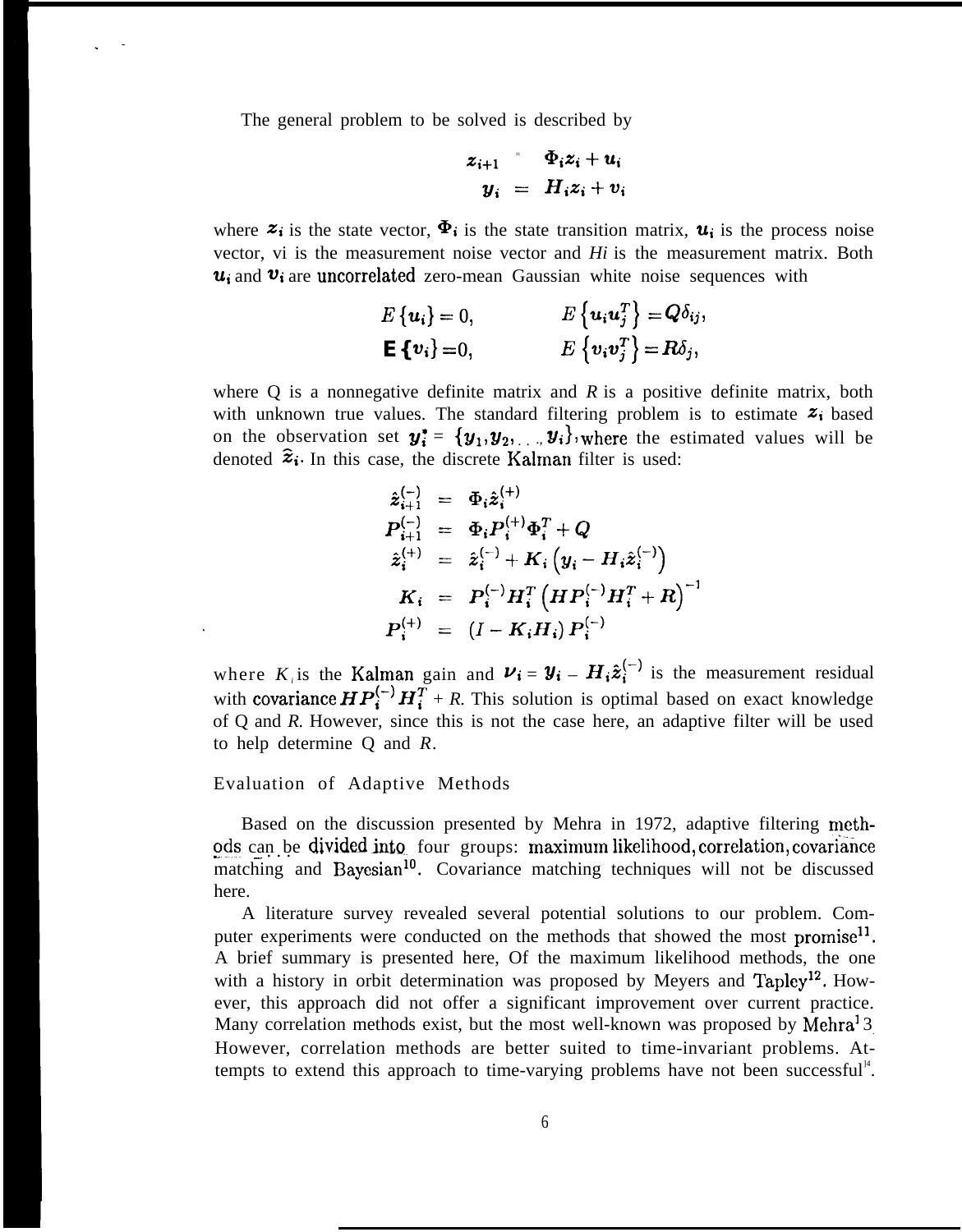The Bayesian approach that isperhaps the most well-known is that originally formulated by Magill<sup>3</sup>. This method is known as simply the Kalman filter bank or the Multiple Model Estimation Algorithm (MMEA), shown in Figure  $2^{15}$ . The ap preach is to implement a bank of Kalman filters, each modeled with different values of a finite unknown parameter set. The method, in its original form, computes the weighted sum of the estimates from each filter to determine the optimal adaptive estimate.

The main reason the Kalman filter bank approach was selected here is that it solves the orbit determination problem quite well. The proposed methodology is also a practical extension to current navigation practices for interplanetary spacecraft. The cost of integrating this approach with the current operational enhanced Kalrnan filter is minimal. All that is required from the filter are pre-update measurement residuals and the covariance associated with these residuals at each data point, which are already computed by the Kalman filter. The assumptions that are required for application of the filter bank are the same that govern the use of a single Kalman filter. Thus, if the problem is formulated such that the Kalman filter is applicable, then the filter bank approach can be used without modification<sup>16</sup>.

In addition, the filter bank approach has been shown to be a practical algorithm in solving real-world problems<sup>17</sup>,<sup>18</sup>,<sup>19</sup>. One important problem that can be solved most effectively using the Magill filter bank is that of hypothesis testing, which is to choose from among a finite set of filters the optimal filter in the bank<sup>15</sup>, <sup>16</sup>. In this use, the output of interest is the weight computed for each filter in the bank. The Kalman filter bank implemented in this study is utilized as a hypothesis tester.

The Kalman filter bank will allow the analyst to model several filters simultaneously and directly compare the results automatically. The filter bank will determine which filter is operating optimally (where optimal is precisely defined later) with respect to the measurement data, thus helping the process of selecting the filter parameters. For the case where the process and/or measurement noise profile changes, the filter bank can de-select a given filter and choose a different filter that more closely matches the current environment. In this way, in addition to the establishment of a systematic method to choose the operational filter parameters and to detect environmental changes, the orbit determination process can be completed with fewer team members, while potentially increasing the accuracy and timeliness of the results.

#### Adaptive Kalman Filter Bank Development

The problem to be solved may be stated as follows: An estimate is desired for a sampled-data, Gaussian process, which may be corrupted by additive noise, such that the estimate minimizes some performance measure. The observed process is a function of some unknown parameter vector,  $\alpha$ , which is a member of a finite set of known parameter vectors<sup>3</sup>.

Assume that the parameter vector  $\alpha$  is a random variable that may or may not be Gaussian. This implies that  $\alpha$  is an unknown constant for a specific sample run,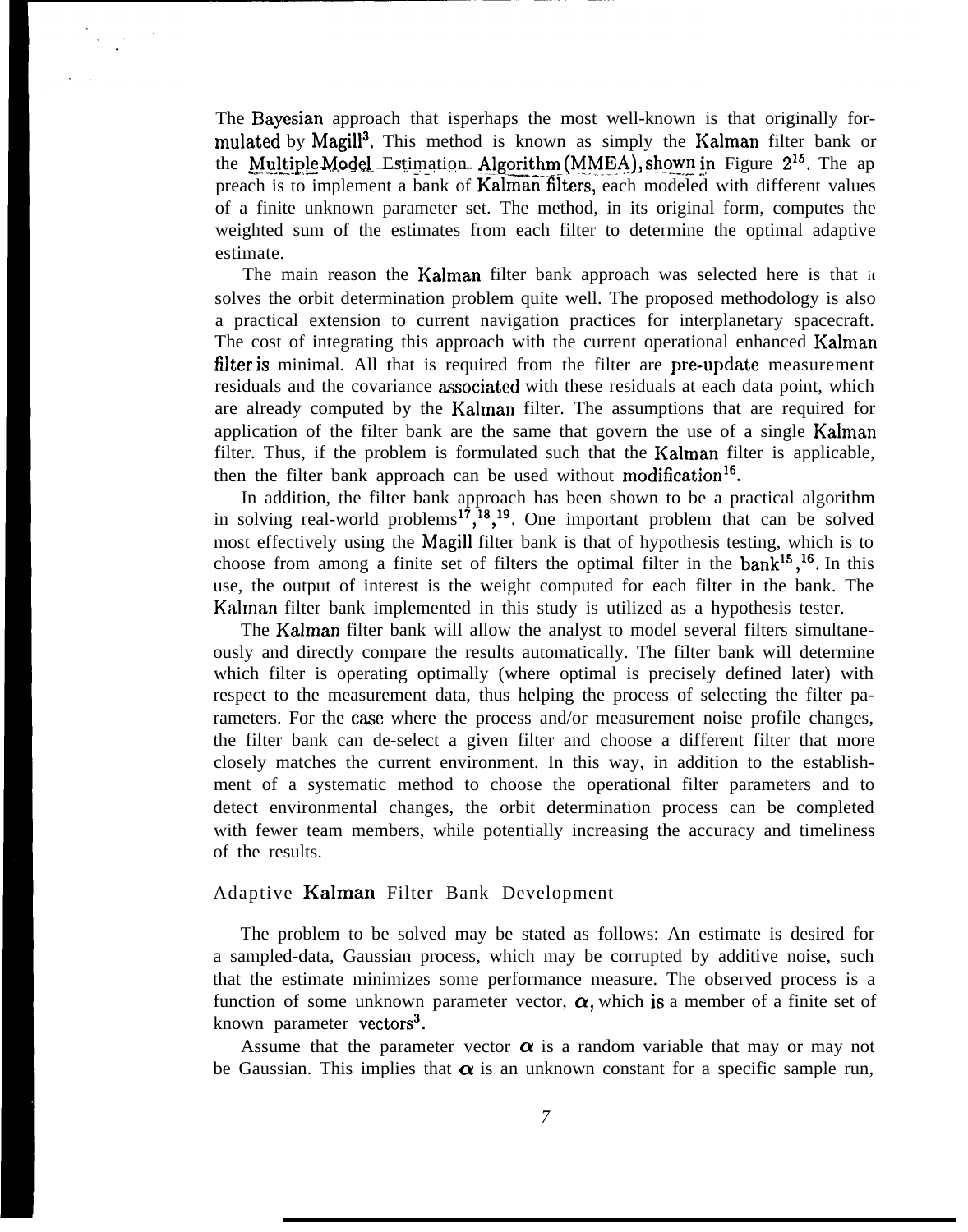

Figure 2 Weighted Sum of Kalman Filter Estimates

but has a known statistical distribution. The optimal estimate  $\hat{z}_k$  is a weighted sum of the individual Kalman filters, with each filter operating with a different value of  $\alpha$ . The weighted sum, for *L* Kalman filters, is given by

$$
\hat{\boldsymbol{z}}_k = \sum_{i=1}^L \hat{\boldsymbol{z}}_k(\boldsymbol{\alpha}_i) p(\boldsymbol{\alpha}_i | \boldsymbol{y}_k^*)
$$
 (1)

where  $p(\alpha_i | y_k^*)$  is the discrete probability for  $\alpha_i$  conditioned on the measurement sequence  $y_k^*$ . The problem now is reduced to the determination of the weight factors  $p(\alpha_1|\mathbf{y}_k^*), p(\alpha_2|\mathbf{y}_k^*),$  etc. As the measurement process evolves, the weights change recursively. As more measurements are processed, the knowledge of the state and the unknown parameter  $\alpha$  will increase. If as time progresses it is possible to learn which stochastic process is observed, then it is reasonable to expect the optimal estimator to converge to the appropriate filter for that process. In terms of the block diagram in Figure 2, the weighting coefficient for the true filter will converge to one while all of the rest will converge to  $zero^3$ ,<sup>20</sup>.

The weighting factors  $p(\alpha_i | y_k^*)$  are the adaptive feature of this estimator Using. Bayes' rule, the weights are computed via

$$
p(\alpha_i|\mathbf{y}_k^*) = \left[\frac{p(\mathbf{y}_k^*|\alpha_i)p(\alpha_i)}{\sum_{j=1}^L p(\mathbf{y}_k^*|\alpha_j)p(\alpha_j)}\right], \qquad i = 1, 2, ..., L.
$$
 (2)

The values for  $p(\alpha_i)$  are assumed known, so all the terms in this relation are known except for  $p(y^*_{k} | \alpha_j)$ . To compute the value for  $p(y^*_{k} | \alpha_j)$ , the processes x and y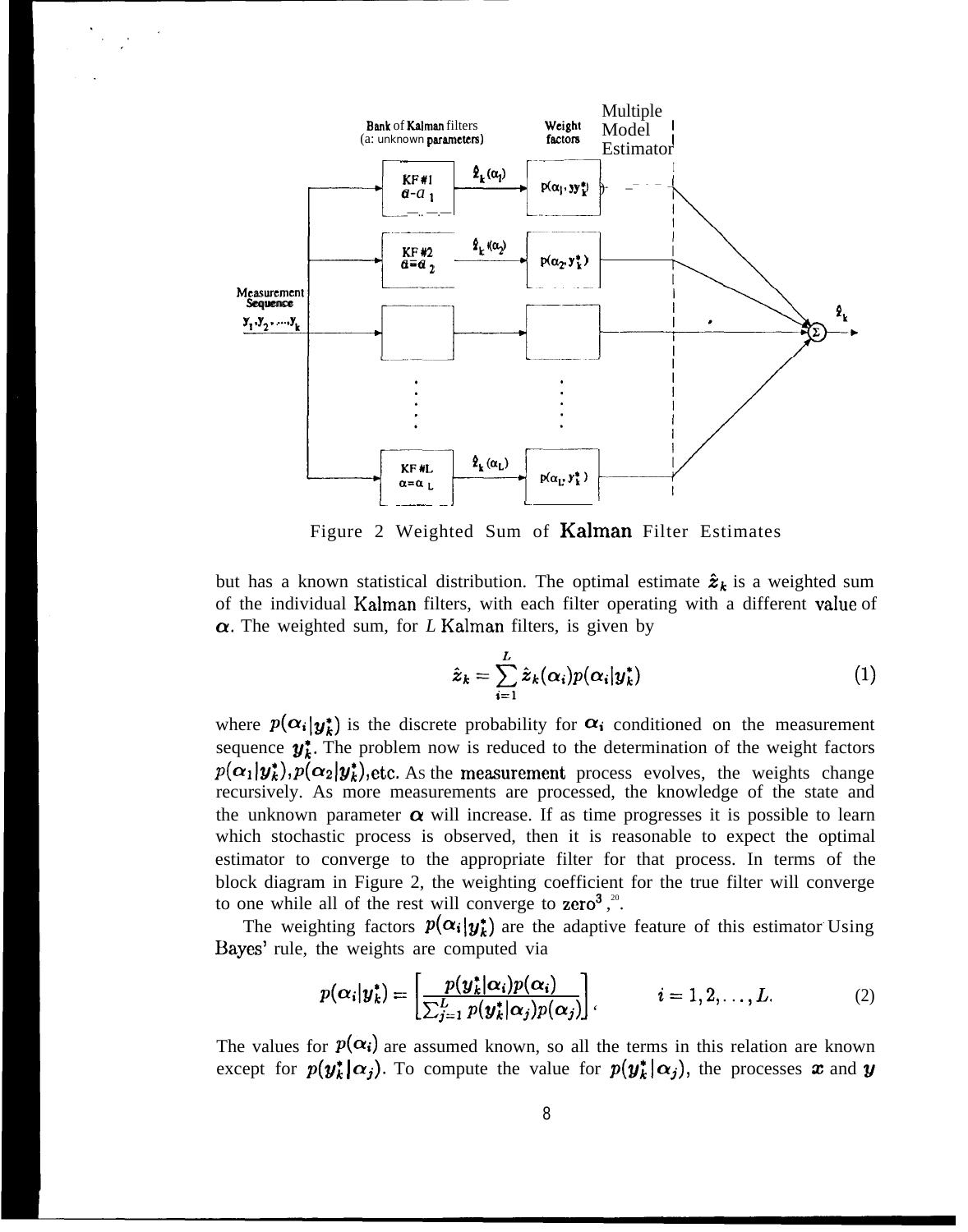will be assumed to be Gaussian. In addition, the measurement sequence  $y_k^*$  will be assumed to be a sequence of scalar measurements  $y_0, y_1, \ldots, y_k$ . When these conditions are applied, the result is

$$
p(\boldsymbol{y}_k^*|\boldsymbol{\alpha}_j) = \frac{1}{\sqrt{2\pi \left(\boldsymbol{H}_k \boldsymbol{P}_k^{\top} \boldsymbol{H}_k^T + \boldsymbol{R}_k\right)}} \exp\left[-\frac{1}{2} \frac{\left(y_k - \boldsymbol{H}_k \hat{\boldsymbol{z}}_k^{\top}\right)^2}{\left(\boldsymbol{H}_k \boldsymbol{P}_k^{\top} \boldsymbol{H}_k^T + \boldsymbol{R}_k\right)}\right] p(\boldsymbol{y}_{k-1}^*|\boldsymbol{\alpha}_j). \tag{3}
$$

In general,  $p(y^*_{\mu}|\alpha_i)$  will be different for each filter in the bank.

In the Mars Pathfinder problem, only the *aposteriori* probabilities  $p(\alpha_i|\mathbf{y}_k^*)$  for each hypothesis are computed by the filter bank. As the filter bank processes data, the weighting factor for the best filter will increase while the other weighting factors decrease<sup>15</sup>. For this problem, the Kalman filters are assumed to have an unknown measurement noise variance, in addition to possibly unknown process noise parameters. All other parameters and models between the filter and the environment are the same, Thus the MMEA will be determining the filter with the parameters that are the closest to the values from the environment, as determined from the measurements.

#### RESULTS

Results from several cases are shown. The first set of results are for the range case where all noise parameters are included in the filter, but only the measurement noise and NGA parameters are adaptively determined. In addition to the range case, a similar case where Doppler data is processed is shown. The final case involves a change in the nongravitational parameter during tracking. Range data is utilized in this study along with a high-gain antenna, which reduces the random noise component of the noise profile. This allows the Kalman filter bank to run over a larger set of  $data<sup>11</sup>$ .

The models and values assumed for the error sources can be found in Table 2. Most are modeled as first-order Gauss-Markov random processes. The exceptions are the spacecraft state, with no associated process noise parameters, and the station locations, which are modeled as random biases with the variances shown in Table 2. The solar pressure model includes the symmetry of the spacecraft and the effect of the solar panels, and reflects a 5% uncertainty in the model parameters. The nongravitational accelerations approximate small unmodeled forces in each of the three coordinate directions due to gas leaks and attitude maintenance activity. The troposphere and ionosphere values are for each tracking station, The models are based on the Mars Pathfinder Operation Plan<sup>4</sup>.

The results presented for each case include the estimates and the statistics for the orbit determination errors at the end of the tracking propagated to the nominal time of Mars encounter and expressed in terms of the B-plane coordinate frame<sup>8</sup>. This coordinate frame, also known as the aiming plane, is defined by unit vectors S, T and *R.* The vector S is parallel to the spacecraft velocity vector relative to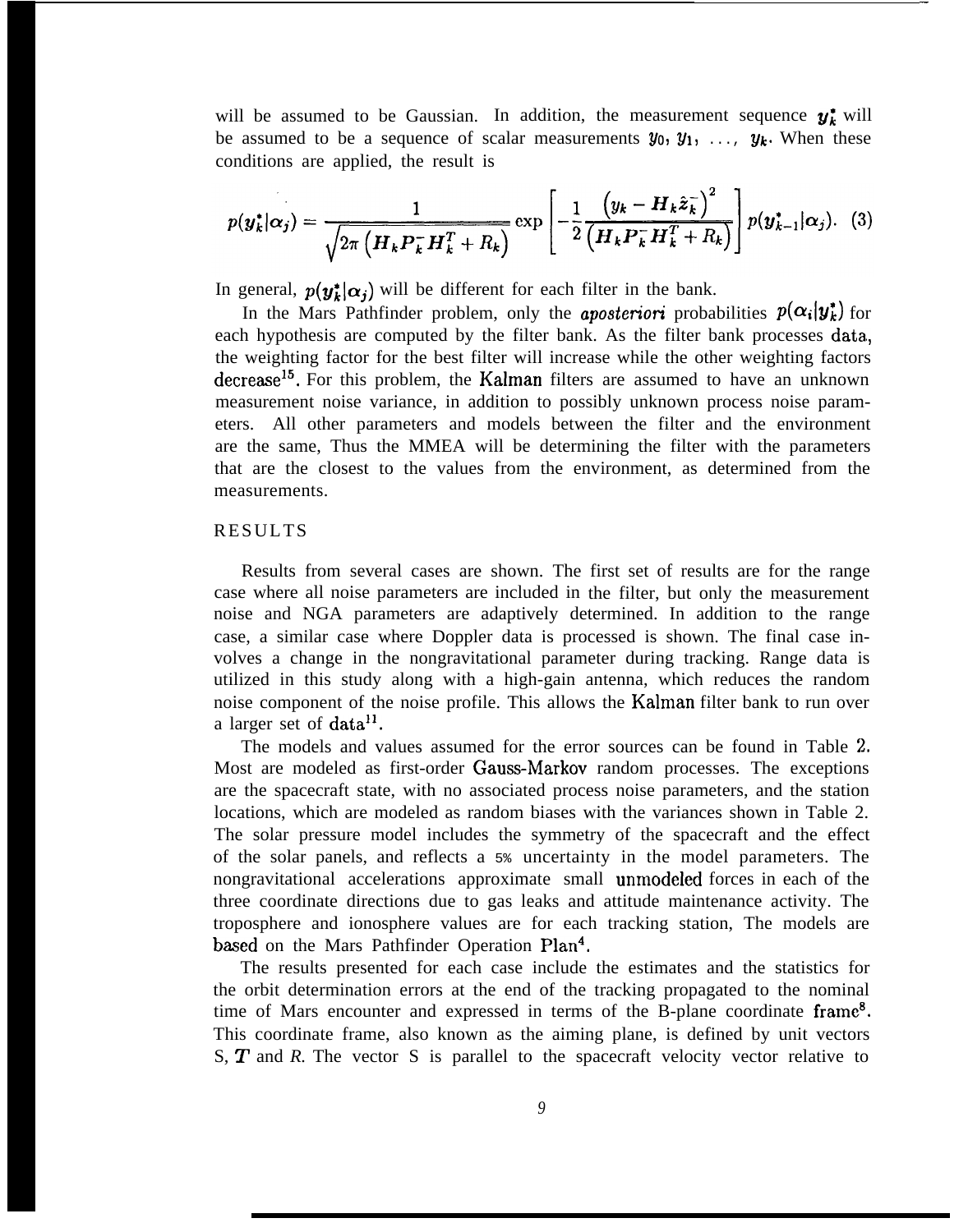| Name                       | $a$ -priori $\sigma$               | steady-state $\sigma$ | Time constant |
|----------------------------|------------------------------------|-----------------------|---------------|
| Spacecraft State           | 10 km, $1 \text{ cm/s}$            |                       |               |
| Solar Radiation Pressure:  |                                    |                       |               |
| Radial $(G_r)$             | $5\% (= 0.07)$                     | 5 <sup>°</sup>        | 60 days       |
| Transverse $(G_x/G_y)$     | $5\% (= 0.02)$                     | 5 <sup>°</sup>        | 60 days       |
| Nongrav Accelerations:     |                                    |                       |               |
| $(10^{32} \text{ km/s}^2)$ | 0.7                                | 0.7                   | 7 days        |
| <b>Station Locations:</b>  |                                    |                       |               |
| Spin axis                  | $10 \text{ cm}$                    |                       |               |
| z-height                   | $10 \text{ cm}$                    |                       |               |
| Longitude                  | $10 \text{ cm}$                    |                       |               |
| Pole Orientation           | $10 \text{ cm } (17 \text{ nrad})$ | $10 \text{ cm}$       | 2 days        |
| Rotation Period            | 15 cm (0.3225 ms)                  | $15 \text{ cm}$       | $1$ day       |
| Zenith Troposphere         | 5 cm                               | 5 cm                  | $0.1$ days    |
| Zenith Ionosphere          | 3 cm $(0.5 \text{ el/m}^2)$        | $3 \text{ cm}$        | $0.2$ day     |
| <b>Measurement Noise:</b>  |                                    |                       |               |
| Range                      | $70 \text{ cm}$                    |                       |               |
| Doppler                    | O.O1 mm/see                        |                       |               |

Table 2 Filter and Truth Model Parameters (one way)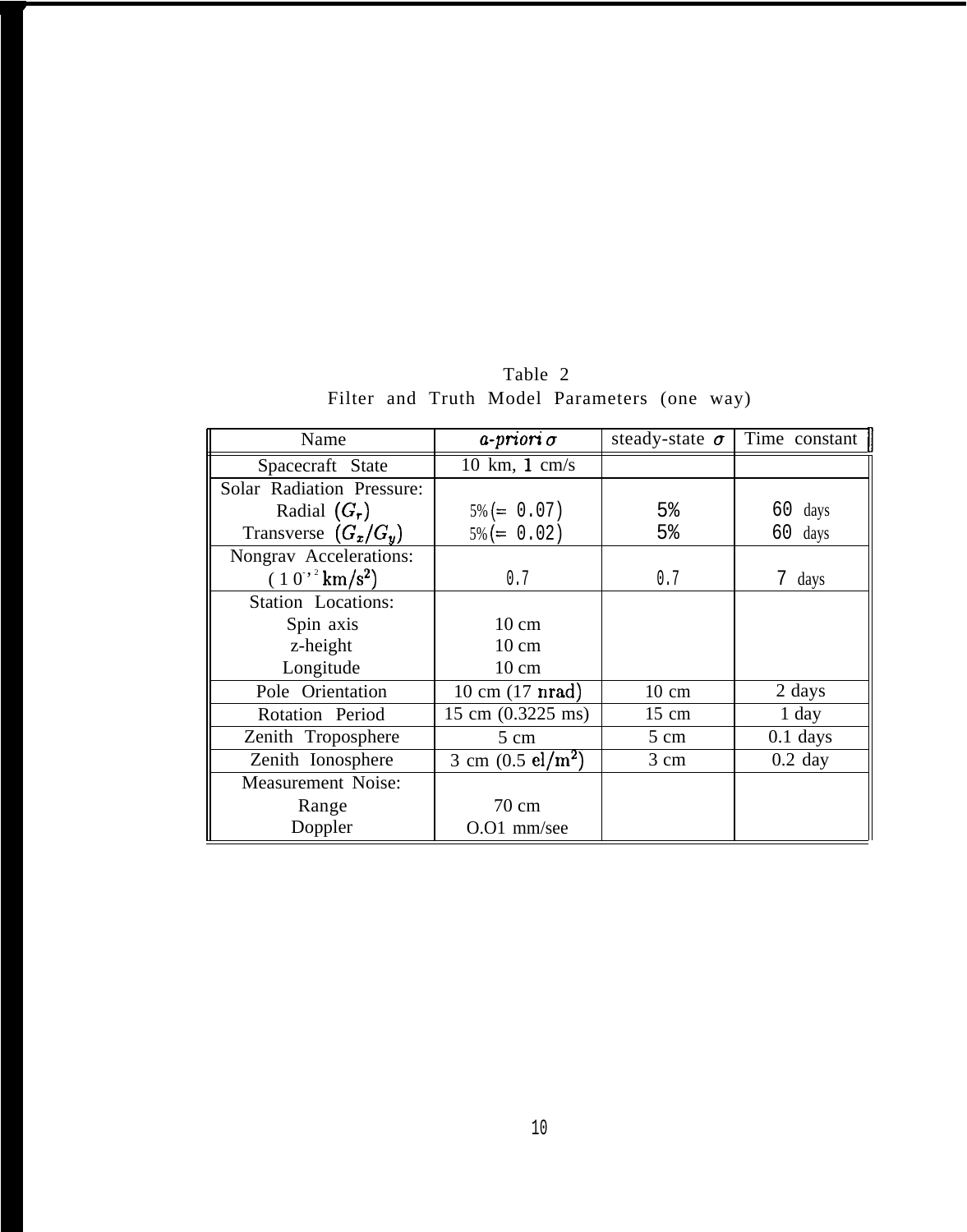the target planet (Mars) at the time of entry into the target planet's gravitational sphere of influence, the vector  $\boldsymbol{T}$  is perpendicular to the target planet equatorial plane and the vector  $\mathbf{R}$  is such that the three unit vectors form a right handed coordinate system. The miss vector  $\bf{B}$  is the aim point for planetary encounter and lies in the  $T-R$  plane. The miss vector would be the point of closest approach to the target planet ifthe target planet did not deflect the flight path of the spacecraft (i.e. the planet had no mass).

The statistics are presented as a l-u uncertainty of the miss vector resolved into miss components  $\mathbf{B} \cdot R$  (normal to the target planet equatorial plane) and  $\mathbf{B} \cdot \mathbf{T}$  (parallel to the target planet equatorial plane), anda 1-o uncertainty in the linearized time-of-flight (LTOF). The LTOF specifies the time of flight to encounter (point of closest approach) if the magnitude of the miss vector were zero and defines the time from encounter. The miss vector, or the distance from the center of Mars where the spacecraft crosses the target plane, is 4550 km oriented 201.8° clockwise from the  $T$  axis. In addition, the weighting coefficients for each filter in the bank are presented as a function of time.

The encounter plane error ellipse requirements  $(\mathbf{1}\sigma)$  are 17 km for  $\mathbf{B} \circ R$ , 6.2 km for  $B$ . T and 7 seconds for  $LTOF$ , with the error ellipse oriented at 111<sup>o</sup>4.

Results are not presented in this paper, due to space limitations, for the residuals and error covariances for the individual filters. These are useful in determining how well the filters are performing. The results obtained (but not shown here) show that the filter performance matches the computed weighting factors. In other words, filters with higher weights performed better than those with smaller weights.

#### Range Case

The first case considered adapts the nongravitational acceleration parameters and the measurement noise parameter. A bank of 15 filters is set up with the scaling from the nominal values as shown in Table 3. The filter numbers are determined as shown in the table. For example, filter 14 has a measurement noise that is ten times the nominal value and a NGA steady-state variance that is five times the nominal value.

The weighting factors for this scenario are plotted in Figure 3. This plot shows nonzero weights for filters 6, 7 and 8. The weight for filter 8 is nearly unity, while the other filters have negligible weights. The filters in the bank that do not have the correct measurement noise parameter are eliminated quickly by the MMEA. The remaining data is used to differentiate the process noise values from among the filters with the correct measurement noise parameter,

The encounter plane estimates and covariances for filters 6 through 10 are shown in Figure 4, For this case, filters 6 and 7 appear to be quite close to the truth. Filter 8, with a slightly higher weight and the correct filter, had slightly worse estimates. Since these results are based on a single realization of the random processes, Monte Carlo analysis with different realizations of the random processes was conducted to verify the expected results. The Monte Carlo results are presented in Burkhart<sup>11</sup>.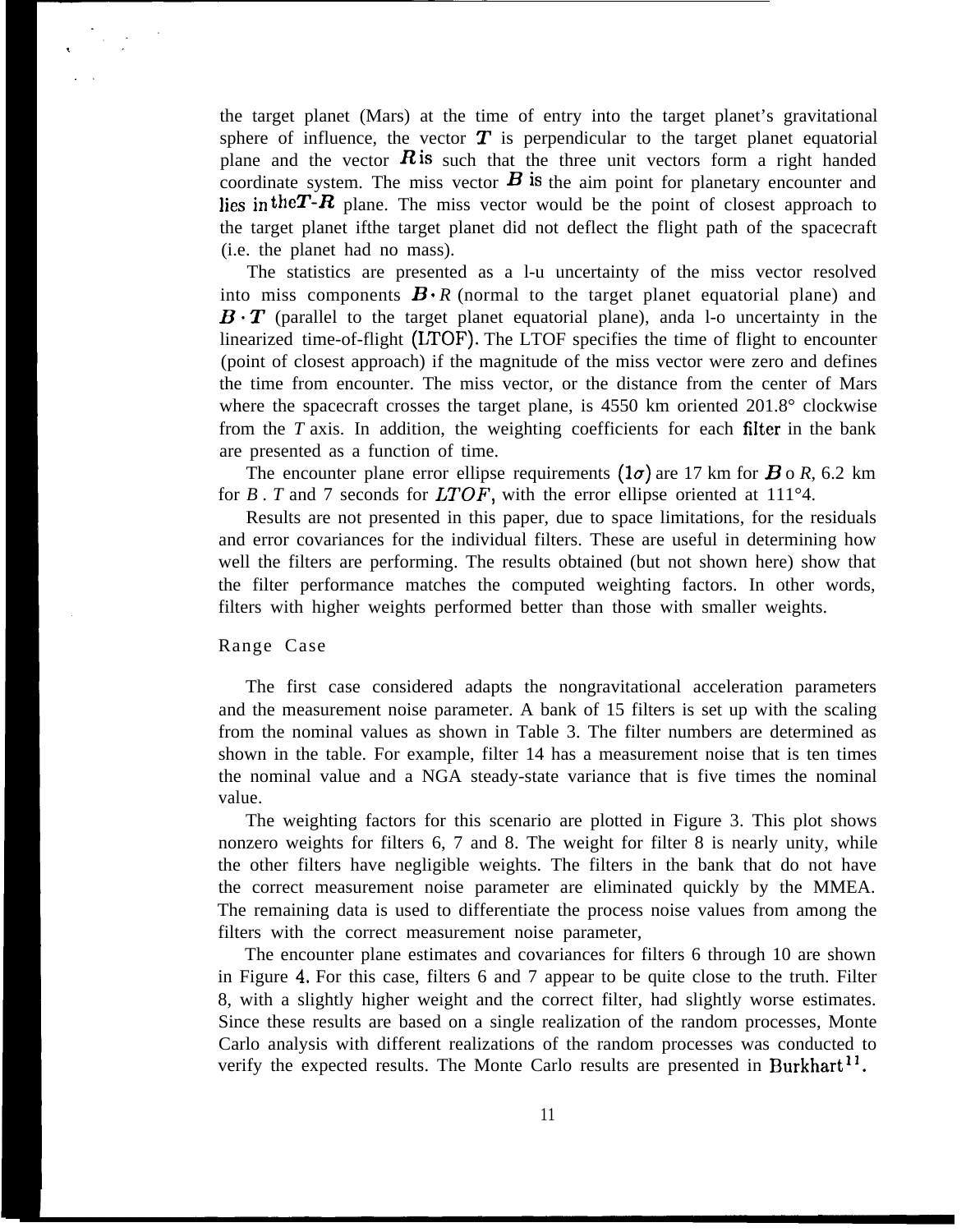Table 3 Scaling factors: Measurement and NGA Parameters

| <b>NGA</b> | Filter Number |                  |                   |  |
|------------|---------------|------------------|-------------------|--|
| Scaling    |               |                  |                   |  |
| 0.1        | ı             | 6                | 1111              |  |
| 0,2        | 2             | 7                | 112               |  |
| 1.0        | 3             | 8                | 113               |  |
| 5.0        | 4             | 9                | 14                |  |
| 10.0       | 5             | 10               | 15                |  |
|            | 0.1           | $\overline{1.0}$ | $\overline{10.0}$ |  |
|            | Measurement   |                  |                   |  |
|            | Noise Scaling |                  |                   |  |



Figure 3 Weighting Coefficients - Measurement and NGA Parameters **Adapted (Range)**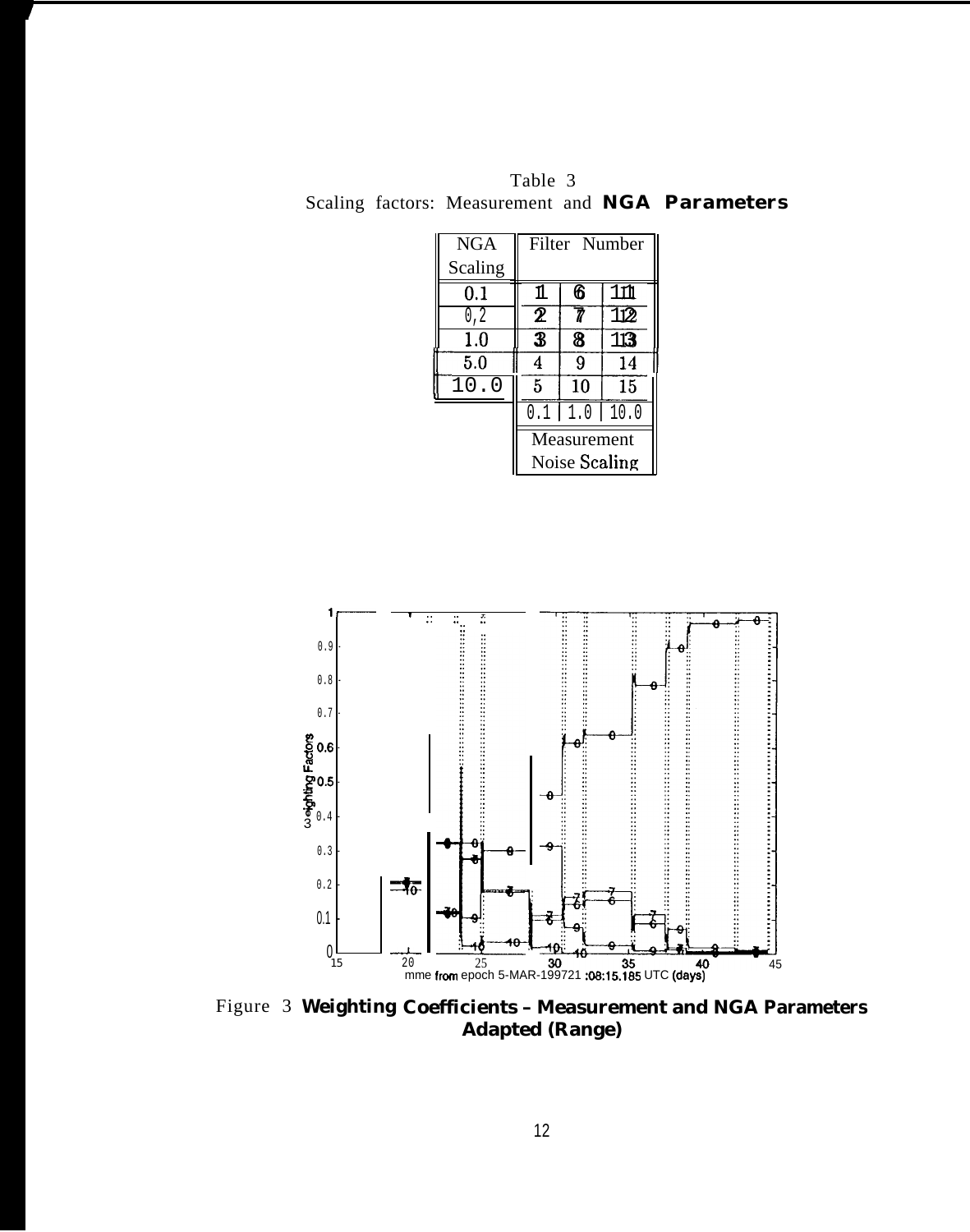

Figure 4 Encounter Results - Measurement and NGA Parameters<br>Adapted (Range)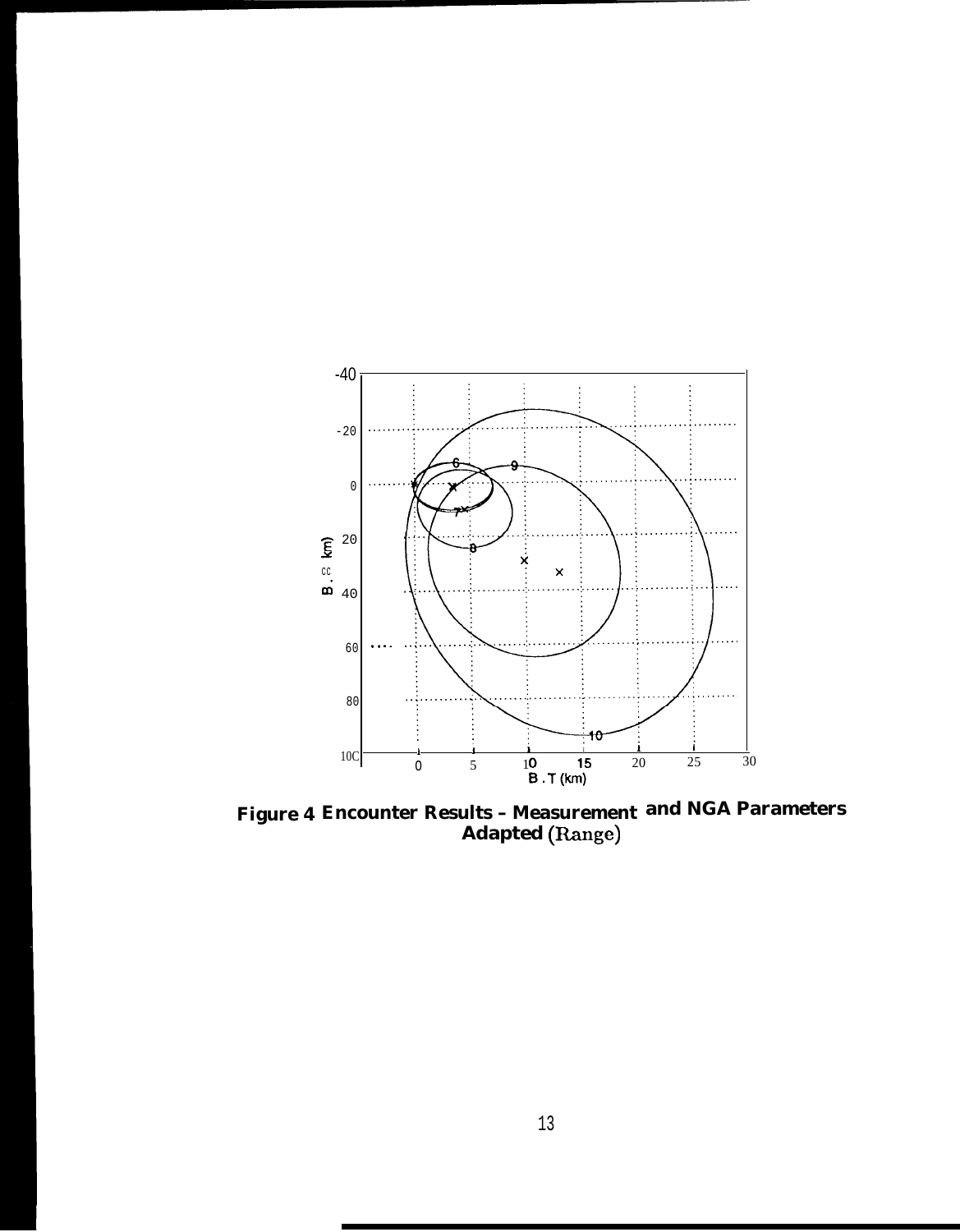

**Figure 5 Weighting Coefficients - Measurement and NGA Parameters Adapted (Doppler)** 

#### Doppler\_Case\_

The Doppler case adapts the nongravitational acceleration parameters and the measurement noise parameter, A bank of 15 filters is set up with the scaling from the nominal values as shown in Table 3 for the range case.

The weighting factors for this scenario are plotted in Figure 5. This plot shows nonzero weights for filters 11 to 15, The weight for filters 11 and 12 are approximately 0.4, while filter 13 has a weight near 0.25 and filters 14 and 15 have weights of about zero. As before, the correct filter is filter 8. Thus, for this case, the filter does not converge to the correct filter. These results for the Doppler case are not as conclusive as for the range case, Problems with the formulation of the Doppler measurement due to linearization and the difference range formulation are apparent from the results. The filter chosen by the filter bank has similar or smaller process noise and larger measurement noise compared to the environment.

The encounter plane estimates and covariances for filter 8 and filters 11 through 15 are shown in Figure 6. For this case, filter 8 appears to be the best filter.

#### **Study of Noise Parameter Variations**

The final run presented involves simulated range data with a change in the nongravitational acceleration steady-state variance after approximately half of the tracking segment is complete. The parameter change represents a possible valve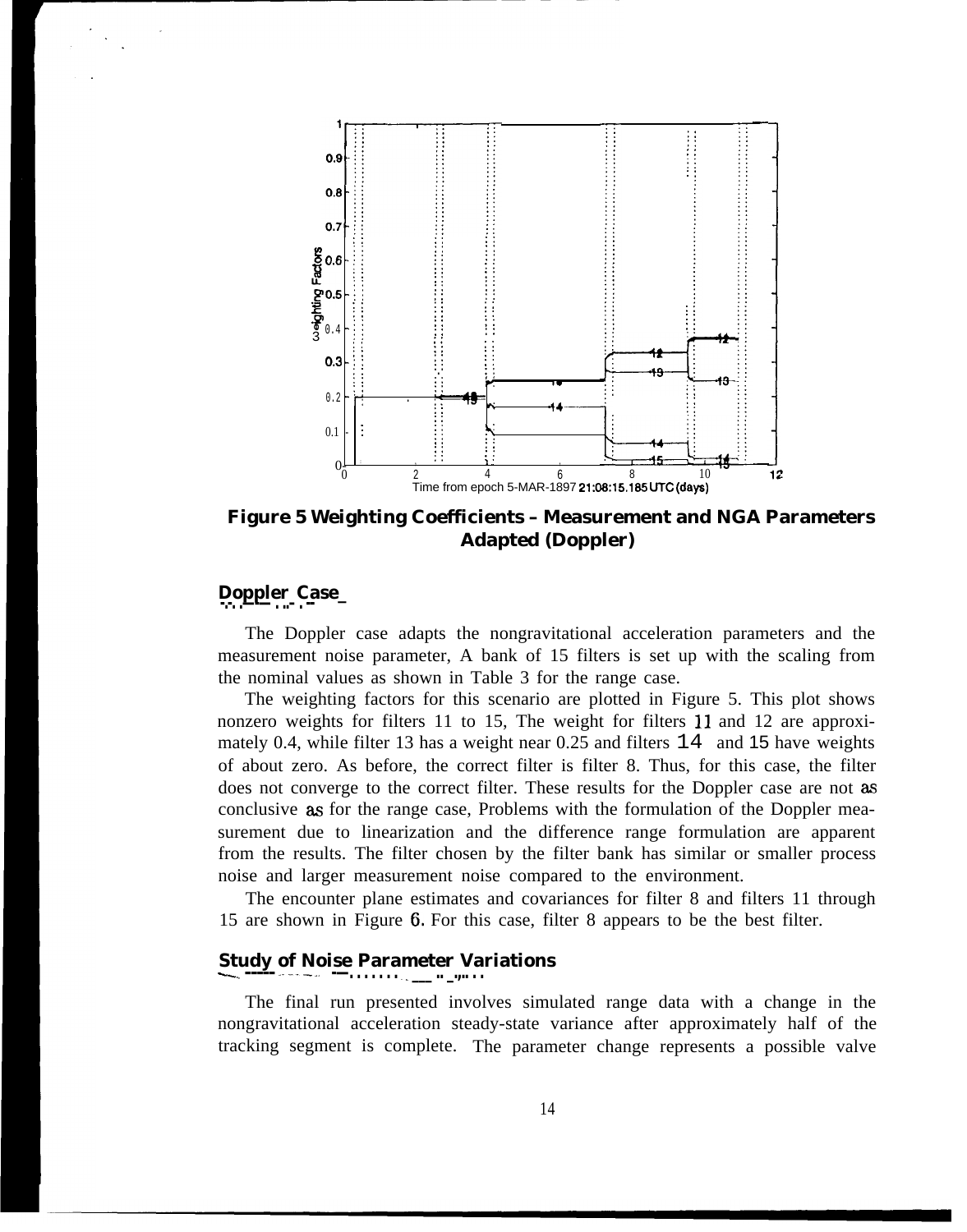

**Figure 6 Encounter Results– Measurement and NGA Parameters Adapted Case (Doppler)**

leak after a TCM or some other change in the force profile of the spacecraft. This variance is assumed constant for the first part of the tracking. After 62 days of tracking, or just after the Mars Pathfinder TCM 2, the parameter is changed to a new constant value. This situation represents the effect of a thruster leaking after it is fired for the TCM, a leak in a fuel line, or some other phenomena related to a thruster malfunction. The process noise term is scaled by 10, which corresponds to scaling the NGA variance by  $\sqrt{10}$ . The scaling was chosen to be such that the correct filter (after the variance change) is no longer part of the bank of 15 filters (see Table 3). In this way, the case will illustrate that the bank will converge to the filter operating the closest to the data's noise profile. All error sources are included in the simulation.

The weighting factors for each filter are shown in Figure 7, For the first 60 days of tracking, the filter is converging to filter 8, which is the correct filter. After the change in the variance, the filter quickly selects filter 9, which has nominal values for all variances except a scaling on the NGA of 5. It is thus shown that the bank is able to detect changes due to unmodeled thruster variations,

#### **CONCLUSIONS**

I

The adaptive estimation solution described in this work solves the orbit determination problem very effectively given the real-world constraints. The adaptive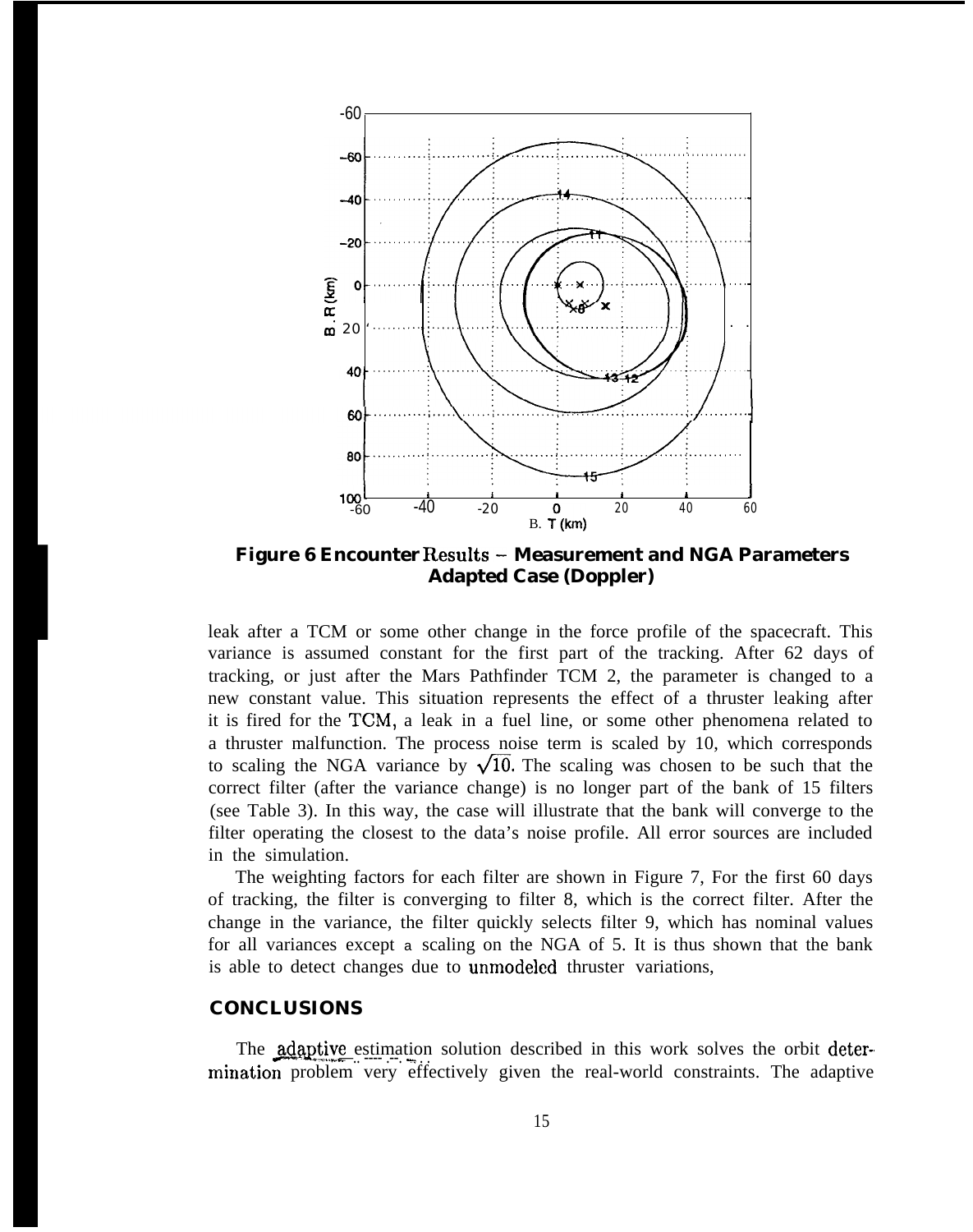

Figure 7 Weighting Coefficients - NGA Parameter Change<br>(HGA-Range)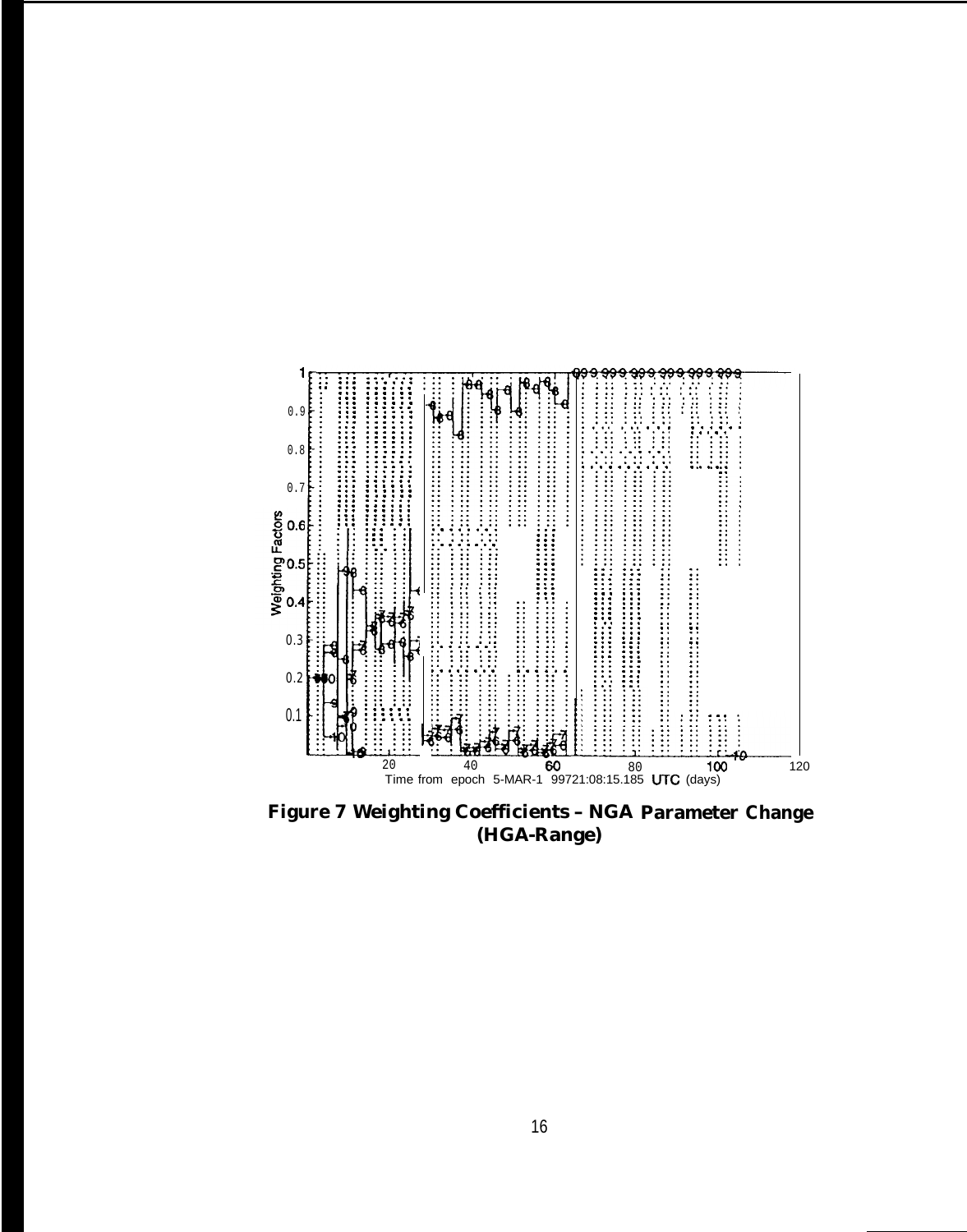filter can be used as an effective tool to assist the navigation engineer in selecting filter parameters, thus allowing a closer match of the filter parameters to the true values, leading to a potentially more accurate navigation solution. In addition, this method, requires fewer hours of processing and analysis and allows a smaller group of analysts to determine accurate navigation solutions. More importantly, the long term objective of this study is to develop an adaptive filtering methodology that can be used for processing of actual mission data, It has been shown in this study that this objective is achievable.

.

Results for the range cases show that the Magill enhanced Kalman filter bank chooses the filter with the same parameters as the simulated data. Cases where there was no clear winner were shown to have several filters with nonzero weights and similar performance. Smaller error sources, as determined by covariance analysis, are more difficult to determine, leading to selection of no single filter, but rather several with similar performance. Based on these results, the filter bank will be a useful tooI in the tuning process for the operational filter. In addition, the bank is useful for the determination of changes in the tracking data, giving a warning of potential problems such as a thruster malfunction or some other change in the acceleration profile of the spacecraft.

Results for the Doppler cases are less conclusive. One problem with this formulation of the Doppler measurement is the effect of roundoff errors due to the linearization and the difference range formula. For example, the range values are on the order of  $10^8$  km. The measurement noise on the Doppler measurement is 0.01 mm/s, or 10<sup>°</sup> km. The difference is 16 digits, or near the numerical limits of a 64 bit number. In addition, the difference range formulation implemented in the partial derivatives and the data generation may be susceptible to differences due to Earth rotation from the start to the end of the tracking pass. One way to address these problems is to implement a more theoretically correct version of the range rate measurement. In addition, an extended Kalman filter, which does not involve a linearization about a reference trajectory, may help this problem as well. The Doppler results in general show that filters with larger measurement noise are chosen, while the other filters have zero weights. In most cases, the filters with correct or smaller process noise are chosen, as for the range case.

A next step is implementation of the filter bank for use in processing actual mission data. The proposed method could be used by the navigation team members making the individual runs to systematically eliminate incorrect filter models. This could be completed by several individuals independently, with comparison of results after processing is complete. The development of an extended Kalman filter capable of processing real data is under way, and the Mars Pathfinder problem will be one of the first cases tested.

One additional advantage is the obvious parallel computing possibilities with this approach. This approach can be implemented using search methods (such as genetic algorithms<sup>21</sup>) to update the filter bank for operation in an iterative fashion. These genetic algorithms can be implemented easily using the filter bank and can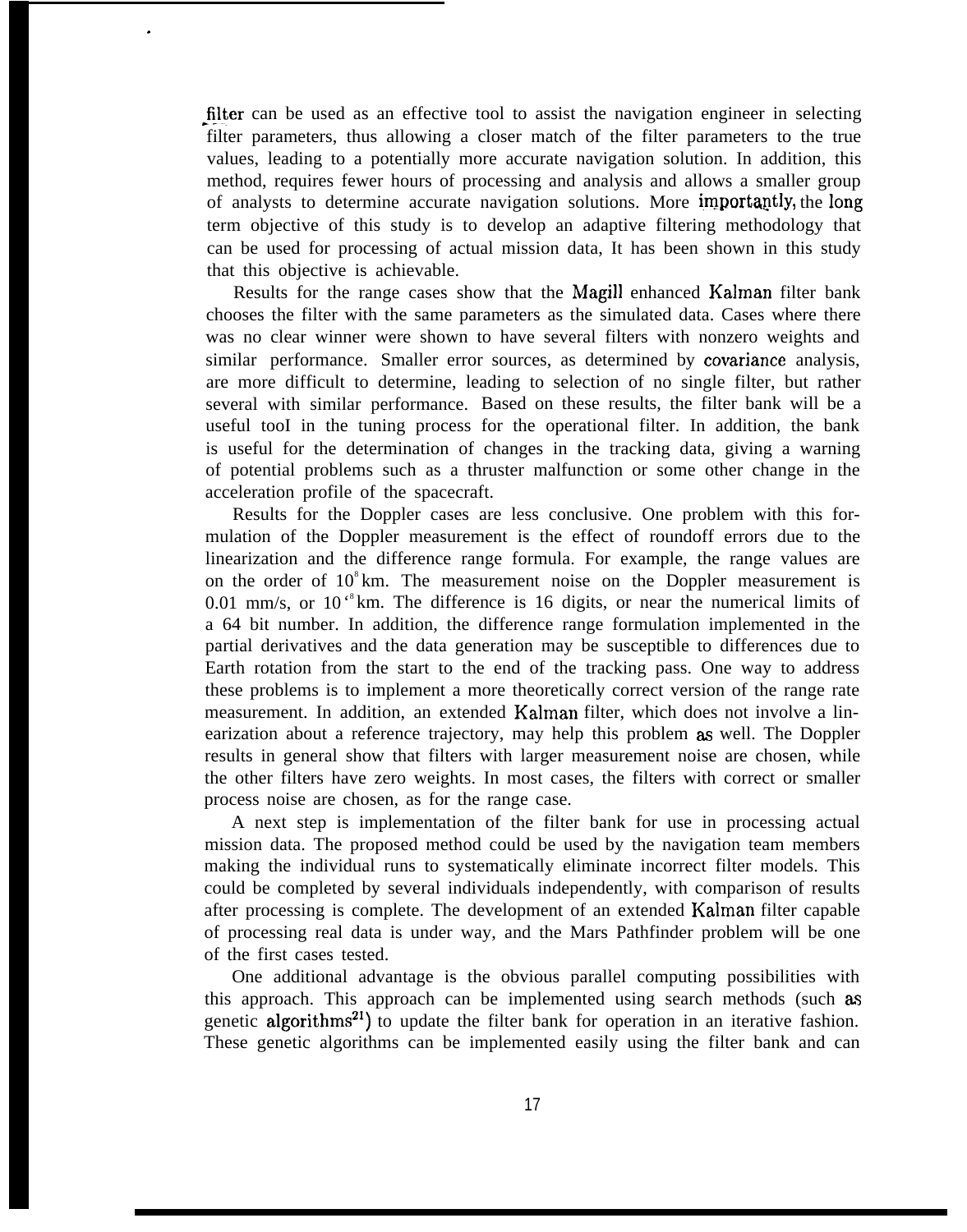be implemented in a parallel processing environment<sup>22</sup>.

The Kalman filter bank is a method that has a successful history in real-time applications such as power system fault detection, image processing and terrainheight correlation for helicopter navigation. It has been shown here to also have application in interplanetary orbit determination.

#### ACKNOWLEDGEMENTS

The authors would like to thank Jeff Estefan, Vincent Pollmeier, Dr. Sam Thurman and Dr. Lincoln Wood of the Jet Propulsion Laboratory for their contributions to this study. The work described in this paper was performed at The University of Texas at Austin and the Jet Propulsion Laboratory, California Institute of Technology, under a contract from the National Aeronautics and Space Administration. REFERENCES

- 1. Estefan, J. A., Pollmeier, V. M. and Thurman, S. W., "Precision X-Band Doppler and Ranging Navigation for Current and Future Mars Exploration Missions," *Advances in the Astronautical Sciences,* J. Teles and M. V. Samii, Editors, Vol. 84, Part I, pp. 3-16, 1993.
- 2. Bhaskaran, S., Thurman, S, W, and Pollmeier, V. M., "Demonstration of a Precision Data Reduction Technique for Navigation of the Galileo Spacecraft", *Advances in the Astronautical Sciences,* J. E. Cochran et al., Editors, Vol. 87, Part II, pp. 785-798, 1994.
- 3. Magill, D. T., "Optimal Adaptive Estimation of Sampled Stochastic Pro cesses," *IEEE fiansactions on Automatic Control,* Vol AC-10, No. 4, October, 1965, pp. 434-439.
- 4. Kallemeyn, P., "Pathfinder Project Navigation Plan Critical Design Review Version," JPL Document D-11349 (Internal Document), July, 1994.
- 5. Gelb, A., *Applied Optimal Estimation,* MIT Press, 1974.
- 6. Bierman, G. J., *Factorization Methods for Discrete Sequential Estimation,* Academic Press, 1977.
- 7. Jordan, James F., Madrid, George A. and Pease, Gerald E., "Effects of Major Error Sources on Planetary Spacecraft Navigation Accuracies", *Journal of Spacecraft and llocketi,* Vol. 9, No. 3, March, 1972, pp. 196-204.
- 8. Kizner, W., "A Method of Describing Miss Distances for Lunar and Interplanetary Trajectories," JPL External Publication No. 674, August 1, 1959.
- 9. Burkhart, P. D., Bishop, R.H, and Estefan, J. A, "Covariance Analysis of Mars Pathfinder Interplanetary Cruise", *Advances in the Astronautical Sciences,* H. Jacobs, Series Editor, Vol. 89, 1995.